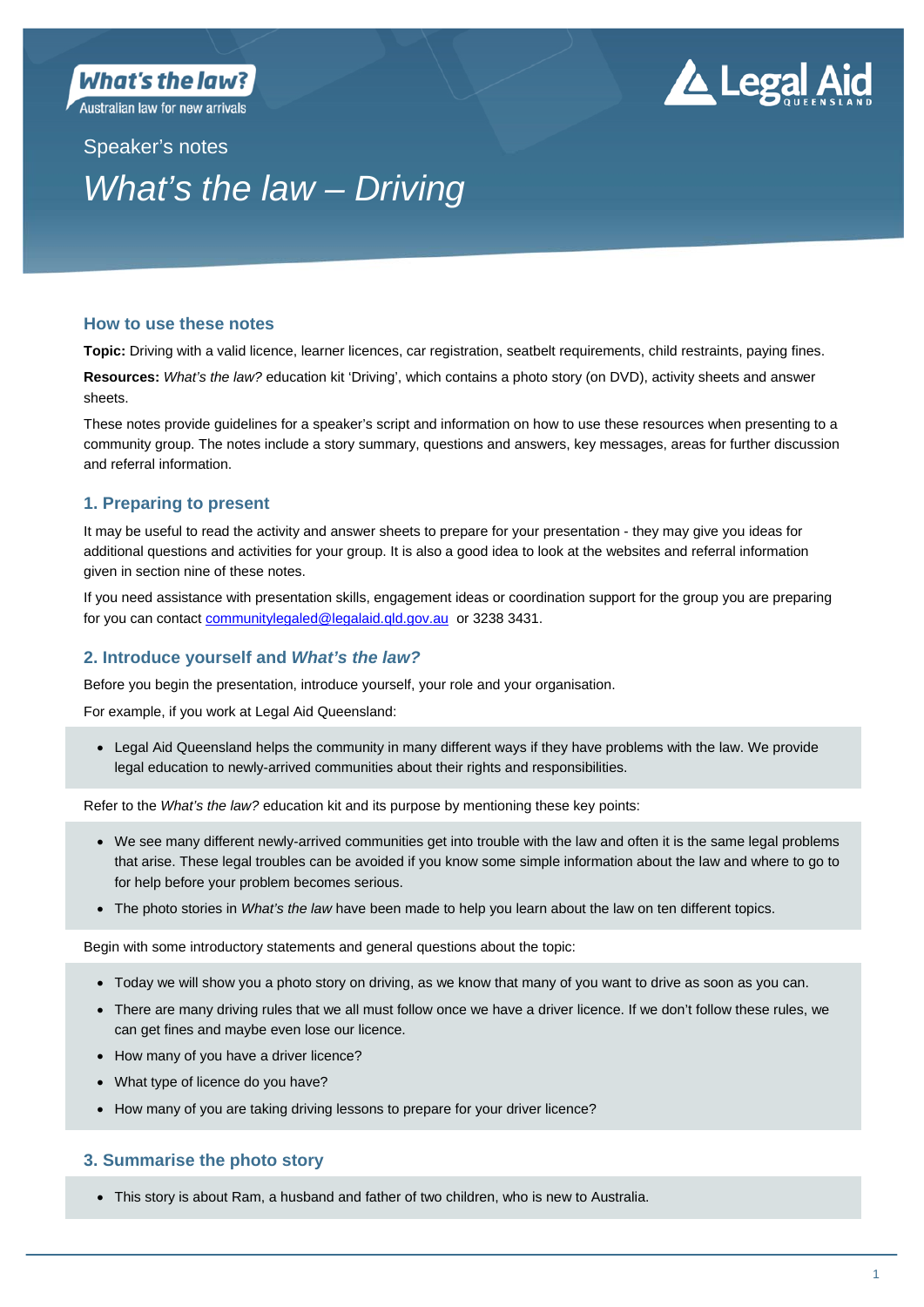- Ram has bought a car and is driving with a licence from his home country.
- Ram is happy because driving helps him find a job and helps his wife get all the shopping home.
- Ram is stopped by a police officer when he is driving with his family in the car.
- The police officer fines Ram and Ram can no longer drive the car.

# **4. Ask questions**

To strengthen engagement with the photo story and develop the group's legal literacy, ask key questions before showing the story. This will encourage the group to watch actively and think about key messages.

While you are watching the photo story, think about the next three questions:

- **1) Can Ram drive his car with an overseas licence?**
- **2) What does Ram need to do before he can drive his car?**
- **3) How should Ram's children travel in the car?**

### **5. Show the photo story**



#### **6. Answer the questions**

Ask the same key questions after you show the story and allow for discussion to tease out the right answers.

#### **Can Ram drive his car with an overseas licence?**

- No, there are rules about driving with an overseas licence in Queensland.
- The rules cover how long you may be able to drive on a licence from other countries. These rules can depend on whether you hold a temporary or permanent visa.
- Contact the Department of Transport and Main Roads on 13 23 80 to find out if you can drive with an overseas licence.
- If you drive without a driver licence you may get a fine or have to go to court. You may even lose your licence.
- You cannot drive on your L plates without a fully licensed driver instructing you.

#### **What does Ram need to do before he can drive his car?**

 If you are driving anywhere in Queensland, you must pay a registration fee to the Department of Transport and Main Roads.

#### **How should Ram's children travel in the car?**

- They are not wearing seatbelts. This is not safe for the children. You can be fined for not wearing seatbelts, both adults and children.
- Children under seven, or less than 145cm tall, should be in child seats.
- Contact the Department of Transport and Main Road on 13 23 80 to find out more.

# **7. Emphasise key messages**

- There are many driving rules. It is important to be aware of them if you want to drive.
- If you break driving laws you can be fined and may have to go to court.
- For traffic offences that lead to a fine as being the most harshest penalty, Legal Aid Queensland will probably refer you to information sheets to assist you to deal with the matter. If you find it difficult to speak in English and need an interpreter, you may be able to get assistance in court by a Legal Aid Queensland lawyer.